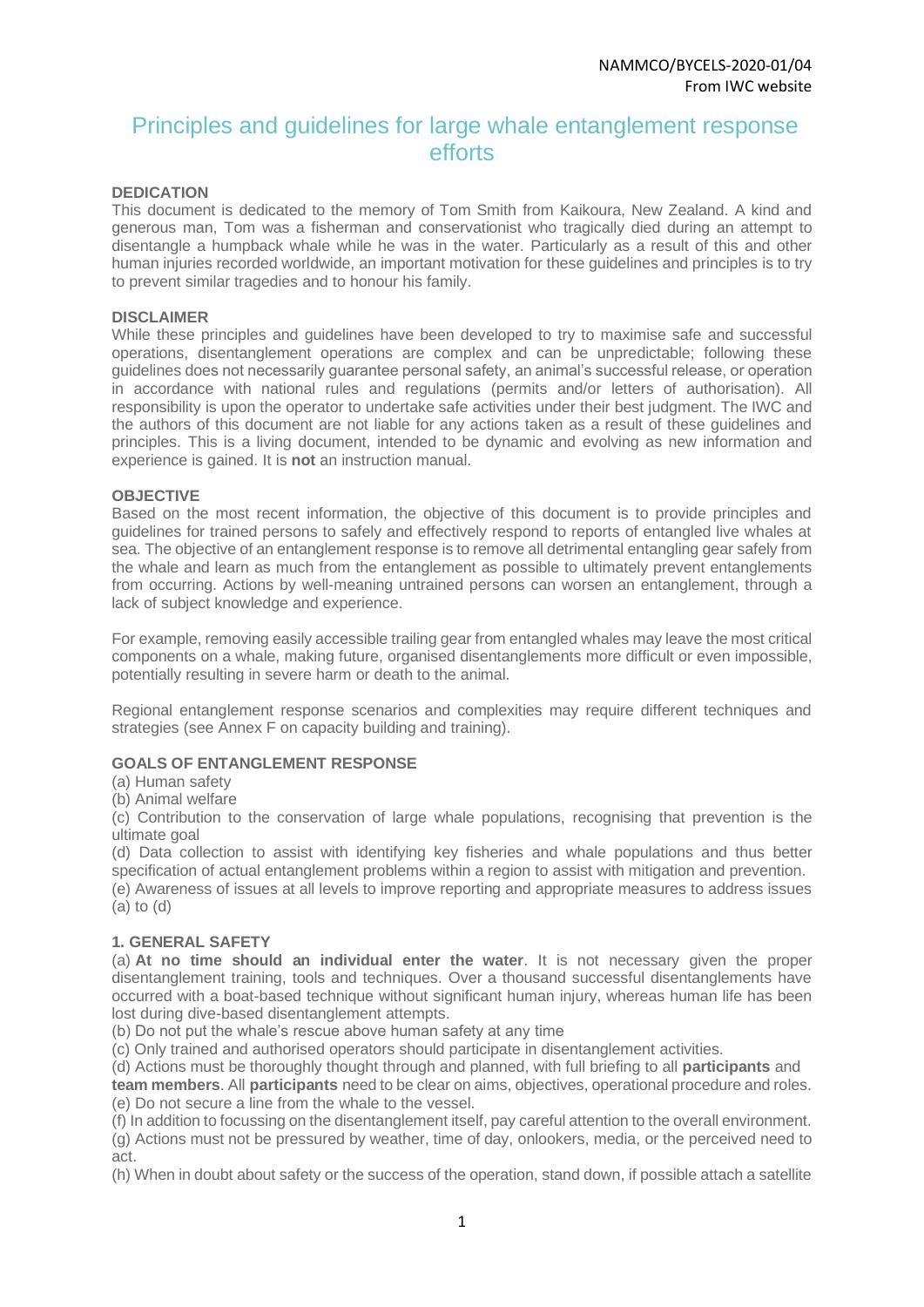telemetry device for tracking and/or try again on another day with better support, conditions, and/or resources.

# **2. PERSONNEL**

(a) Human safety is the number one priority.

(b) Appropriately, trained, experienced and authorised personnel should be used for the roles required and actions/efforts must be based on the qualifications of personnel on hand. (c) Roles must be assigned to team members based on their experience, training, and overall

qualifications.

(d) Personnel should be monitored (e.g. for fatigue, dehydration, emotional state) at all times to maintain

(e) Team members must be encouraged to speak up if they are not comfortable with a particular action or the general situation. Leaders must respect any concerns raised and not instruct personnel to take a role or action that they are not comfortable with.

## **3. PERSONNEL EQUIPMENT**

(a) Personnel working near or with entangling gear must carry emergency safety knives on their persons at all times.

(b) Gloves must be used when handling lines or netting under load (i.e. attached to whale).

(c) Helmets must be worn by personnel operating near the whale and/or using poles.

(d) Appropriate attire and personal floatation/protection must be worn at all times. Examples include PFDs, wetsuits, drysuits, worksuits that are snag-free (without straps, D-rings, and clips that can act as snag points for lines/ gear).

(e) Proper communication tools must be available (e.g. waterproof VHF handheld, cellular phones).

(f) Carry sufficient water and food.

## **4. PLATFORMS**

Response efforts are generally conducted from two vessels, a primary response vessel and a support/safety vessel.

#### **Primary response vessel (PRV)**

(a) This vessel is the main operational platform to assess, perform the entanglement removal and monitor the situation. It is essential that only disentanglement staff and essential equipment be carried. (b) It should be maintained by a helmsman, a specialist crew member at the bow and a third specialist crew person to ensure trailing lines are clear of the engine leg and to assist the crew at the bow. (c) Its deck must be kept clear and free of loose objects and any other materials or equipment which may potentially interfere with the safe deployment of running lines during the operation.

#### **Support/Safety Vessel:**

A support vessel is needed to carry necessary personnel, equipment and to maintain adequate redundancy in communication systems (i.e. 'two is one, and one is none'). This includes human first aid and resuscitation equipment and qualified staff to deal with possible emergencies.

# **5. ASSESSMENT**

The following factors are used to determine whether an animal is a response candidate through methodology outlined in IWC/62/15.

## **Animal and Entanglement Conditions**

- (a) Size
- (b) Species
- (c) Temperament
- (d) Behaviour

(e) Health condition (Appendix IV, IWC/62/15): body profile, cyamid coverage, general skin condition and colouration.

- (f) Nature of injuries
- (g) Company of other cohorts (pod members, calves) and the presence of sharks or other predators
- (h) Mobility (anchored, small circles, big circles, free-swimming)
- (i) Type and nature of gear (rope, line, pot, netting, chain, etc).
- (j) Body part(s) affected and not affected
- (k) Configuration and condition of gear